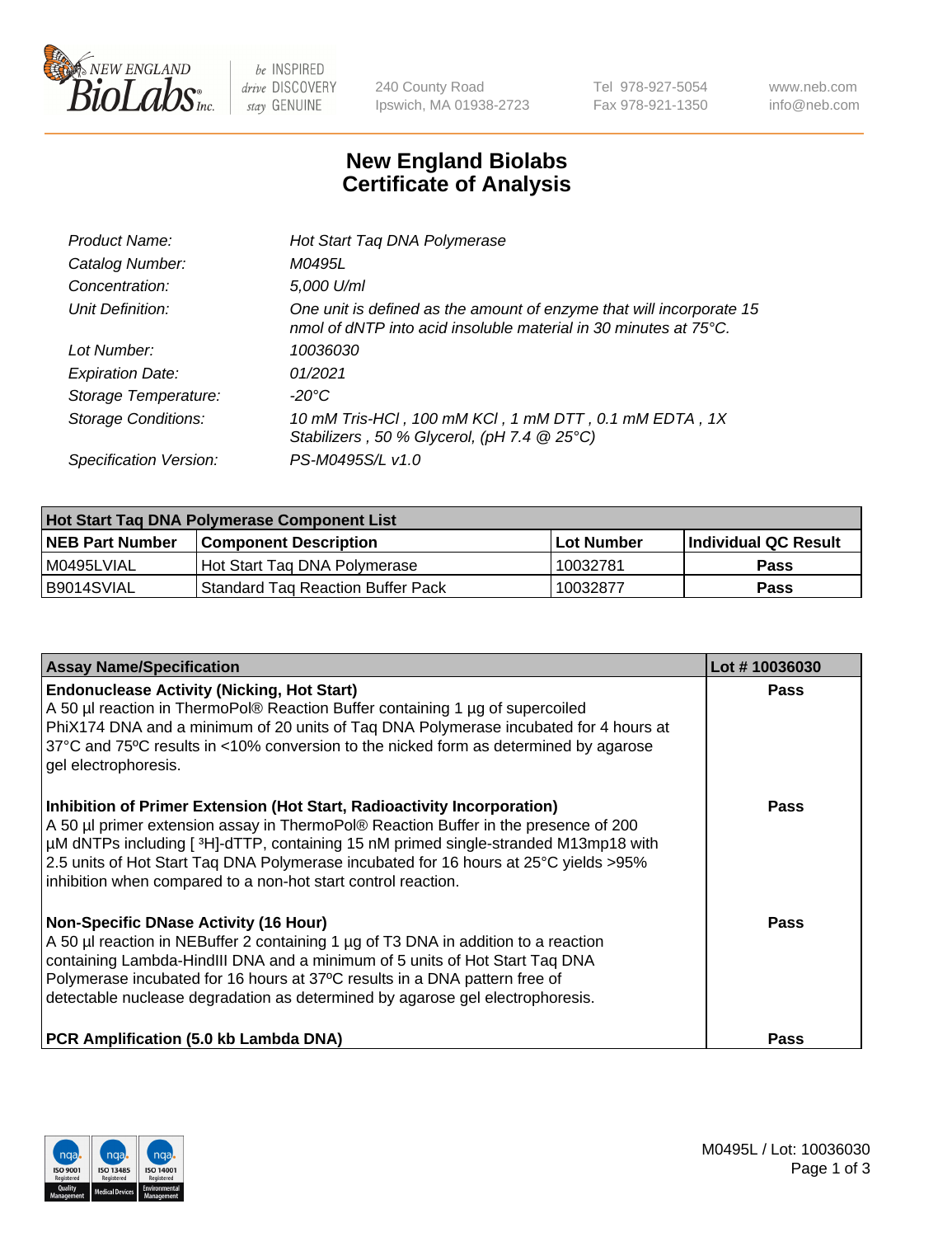

be INSPIRED drive DISCOVERY stay GENUINE

240 County Road Ipswich, MA 01938-2723 Tel 978-927-5054 Fax 978-921-1350 www.neb.com info@neb.com

| <b>Assay Name/Specification</b>                                                                                                                                                                                                                                                                                                                                                                                                                                       | Lot #10036030 |
|-----------------------------------------------------------------------------------------------------------------------------------------------------------------------------------------------------------------------------------------------------------------------------------------------------------------------------------------------------------------------------------------------------------------------------------------------------------------------|---------------|
| A 50 µl reaction in ThermoPol® Reaction Buffer in the presence of 200 µM dNTPs and<br>0.2 µM primers containing 5 ng Lambda DNA with 1.25 units of Hot Start Taq DNA<br>Polymerase for 25 cycles of PCR amplification results in the expected 5.0 kb<br>product.                                                                                                                                                                                                      |               |
| PCR Amplification (Hot Start 2 kb Lambda DNA)<br>A 50 µl reaction in ThermoPol® Reaction Buffer in the presence of 200 µM dNTPs and<br>0.2 µM primers containing 20 pg Lambda DNA and 100 ng Human Genomic DNA with 1.25<br>units of Hot Start Taq DNA Polymerase for 30 cycles of PCR amplification results in<br>an increase in yield of the 2 kb Lambda product and a decrease in non-specific<br>genomic bands when compared to a non-hot start control reaction. | Pass          |
| <b>Phosphatase Activity (pNPP)</b><br>A 200 µl reaction in 1M Diethanolamine, pH 9.8, 0.5 mM MgCl2 containing 2.5 mM<br>p-Nitrophenyl Phosphate (pNPP) and a minimum of 100 units Taq DNA Polymerase<br>incubated for 4 hours at 37°C yields <0.0001 unit of alkaline phosphatase activity<br>as determined by spectrophotometric analysis.                                                                                                                           | <b>Pass</b>   |
| <b>Protein Purity Assay (SDS-PAGE)</b><br>Taq DNA Polymerase is ≥ 99% pure as determined by SDS-PAGE analysis using Coomassie<br>Blue detection.                                                                                                                                                                                                                                                                                                                      | <b>Pass</b>   |
| <b>qPCR DNA Contamination (E. coli Genomic)</b><br>A minimum of 5 units of Hot Start Taq DNA Polymerase is screened for the presence of<br>E. coli genomic DNA using SYBR® Green qPCR with primers specific for the E. coli 16S<br>rRNA locus. Results are quantified using a standard curve generated from purified E.<br>coli genomic DNA. The measured level of E. coli genomic DNA contamination is $\leq 1$ E.<br>coli genome.                                   | Pass          |
| <b>RNase Activity (Extended Digestion)</b><br>A 10 µl reaction in NEBuffer 4 containing 40 ng of a 300 base single-stranded RNA<br>and a minimum of 1 µl of Hot Start Taq DNA Polymerase is incubated at 37°C. After<br>incubation for 16 hours, >90% of the substrate RNA remains intact as determined by<br>gel electrophoresis using fluorescent detection.                                                                                                        | <b>Pass</b>   |
| Single Stranded DNase Activity (Hot Start, FAM-Labeled Oligo)<br>A 50 µl reaction in ThermoPol® Reaction Buffer containing a 10 nM solution of a<br>fluorescent internal labeled oligonucleotide and a minimum of 25 units of Taq DNA<br>Polymerase incubated for 30 minutes at 37°C and 75°C yields <10% degradation as<br>determined by capillary electrophoresis.                                                                                                  | <b>Pass</b>   |

This product has been tested and shown to be in compliance with all specifications.